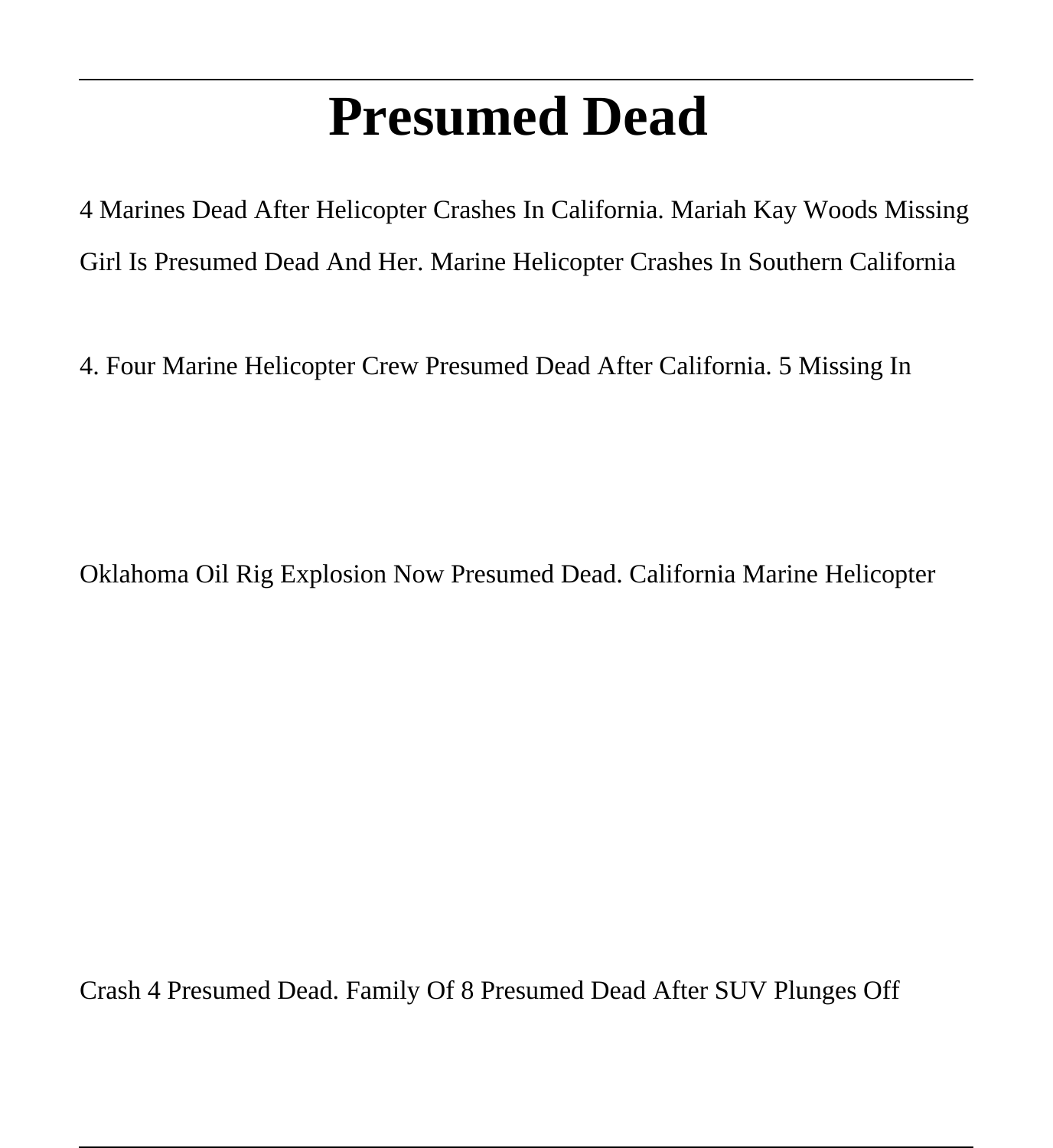California. 4 Presumed Dead In Marine Helicopter Crash In El Centro. Disappeared Dad TV Tropes. One Westworld Character Presumed Dead Might Be Back For. Marine Helicopter Crew Of 4 Is Presumed Dead After Crash. USMC CH 53E Super Stallion Crashed Near El Centro With All. Missing Presumed Death RuneScape Wiki. Indiana College Student Presumed Dead In Car Crash Tells. Missing Georgia

Teen Latania Janell Carwell Is Presumed. Missing Squamish Climber Companion

Presumed Dead In. 4 Crew †presumed Deadâ€<sup>™</sup> After Largest US Helicopter CH

53E. Missing Boy With Autism Presumed Dead Father Arrested For. Four Marine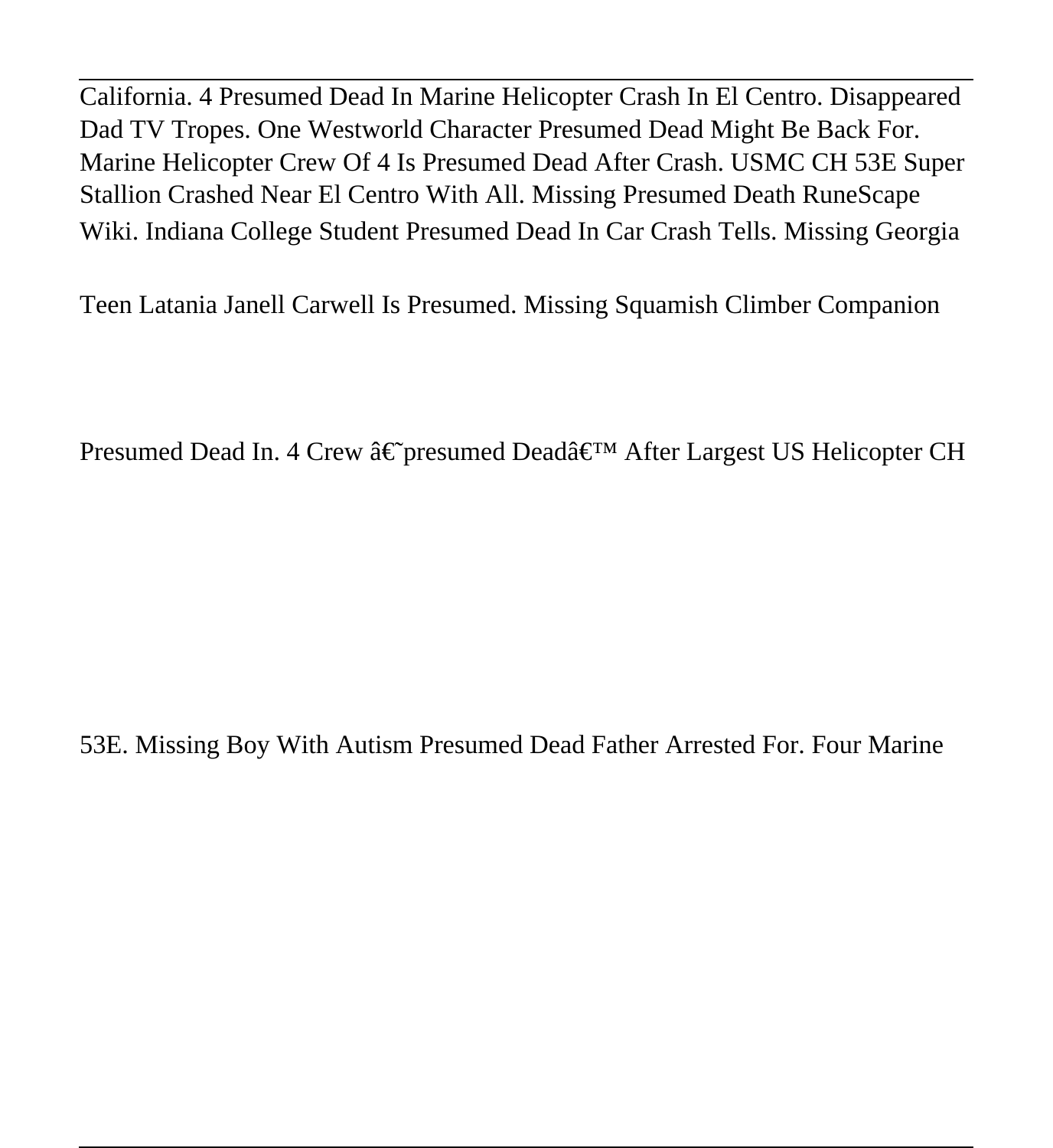California Marine Helicopter Crash. 4 Presumed Dead In Marine Helicopter Crash Near U S. Grenfell Tower 79 Presumed Dead In London Fire CNN. Richey Edwards Wikipedia. 4 Marines Presumed Dead In California Helicopter Crash. Update Eagle Cam S Freedom Takes A New Mate Eggs. 2 Missing In Recent California Flash Flooding Presumed Dead. Missing Boy With Autism Presumed Dead Father

Arrested For. Presumed Dead Character Returning To The Walking Dead. Four

Presumed Dead After Marine Helicopter Crashes In

#### **4 Marines Dead After Helicopter Crashes In California**

**April 4th, 2018 - Four Marines Are Dead After Their CH 53E Super Stallion Helicopter Crashed During A Routine Training Mission Near El Centro California On Tuesday The Marines Are From The 3rd Marine Aircraft Wing "Four Crew Members Were Aboard The Aircraft The Status Of All Four Is Presumed Dead Pending**'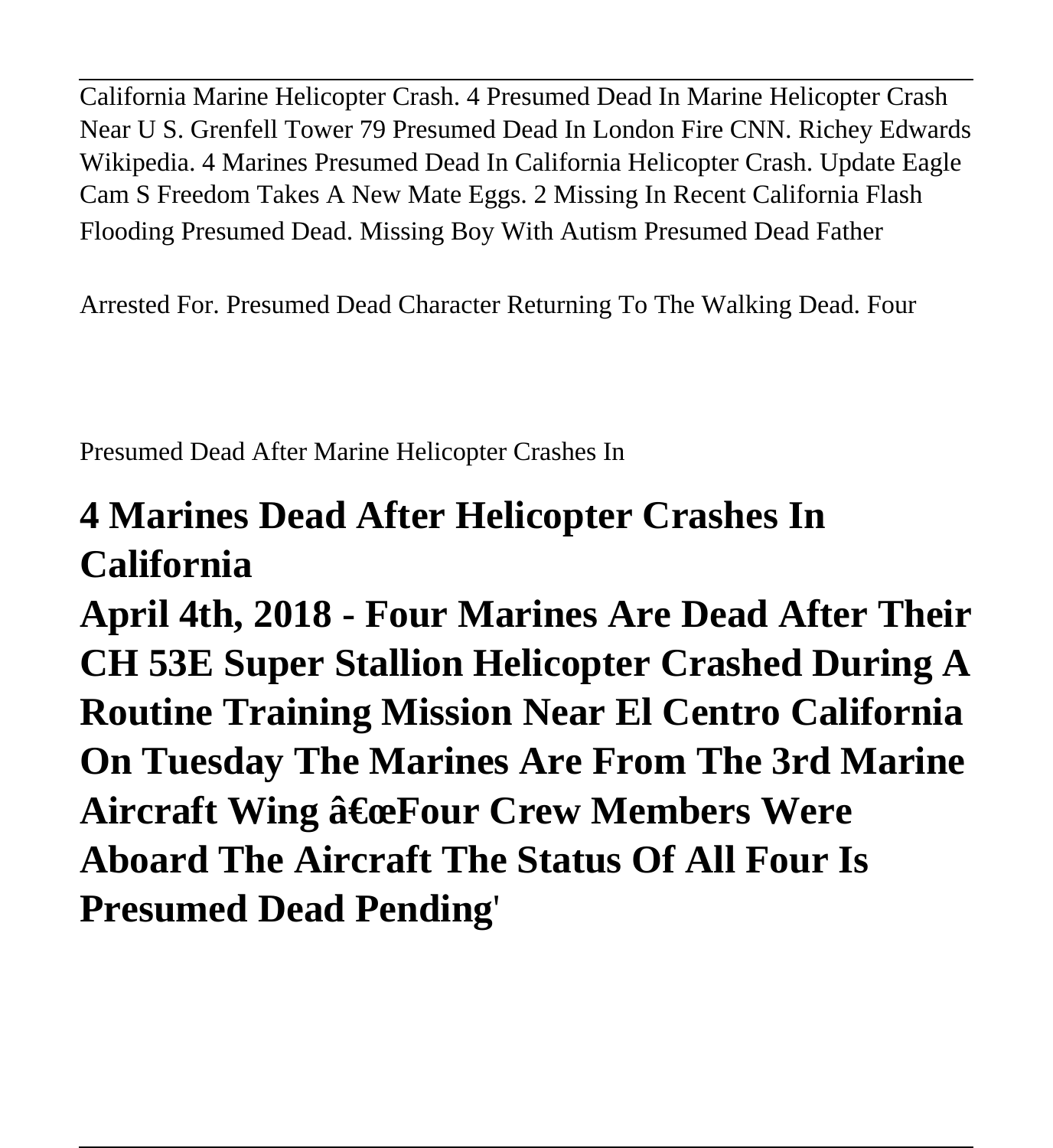# '**Mariah Kay Woods Missing girl is presumed dead and her**

December 2nd, 2017 - A search warrant said Earl Kimrey was present when the girl died and concealed her death and body More charges could be coming'

'*marine helicopter crashes in southern california 4 april 4th, 2018 - a u s marine corps helicopter crashed near el centro calif on tuesday afternoon during a routine training mission and the military says all four aboard are presumed dead*''**four marine helicopter crew presumed dead after california** april 4th, 2018 - the helicopter was a sikorsky ch 53e super stallion from the 3rd

marine aircraft wing based at the marine corps air station in miramar ca according to

a statement from the marines' '**5 missing in oklahoma oil rig explosion now presumed dead**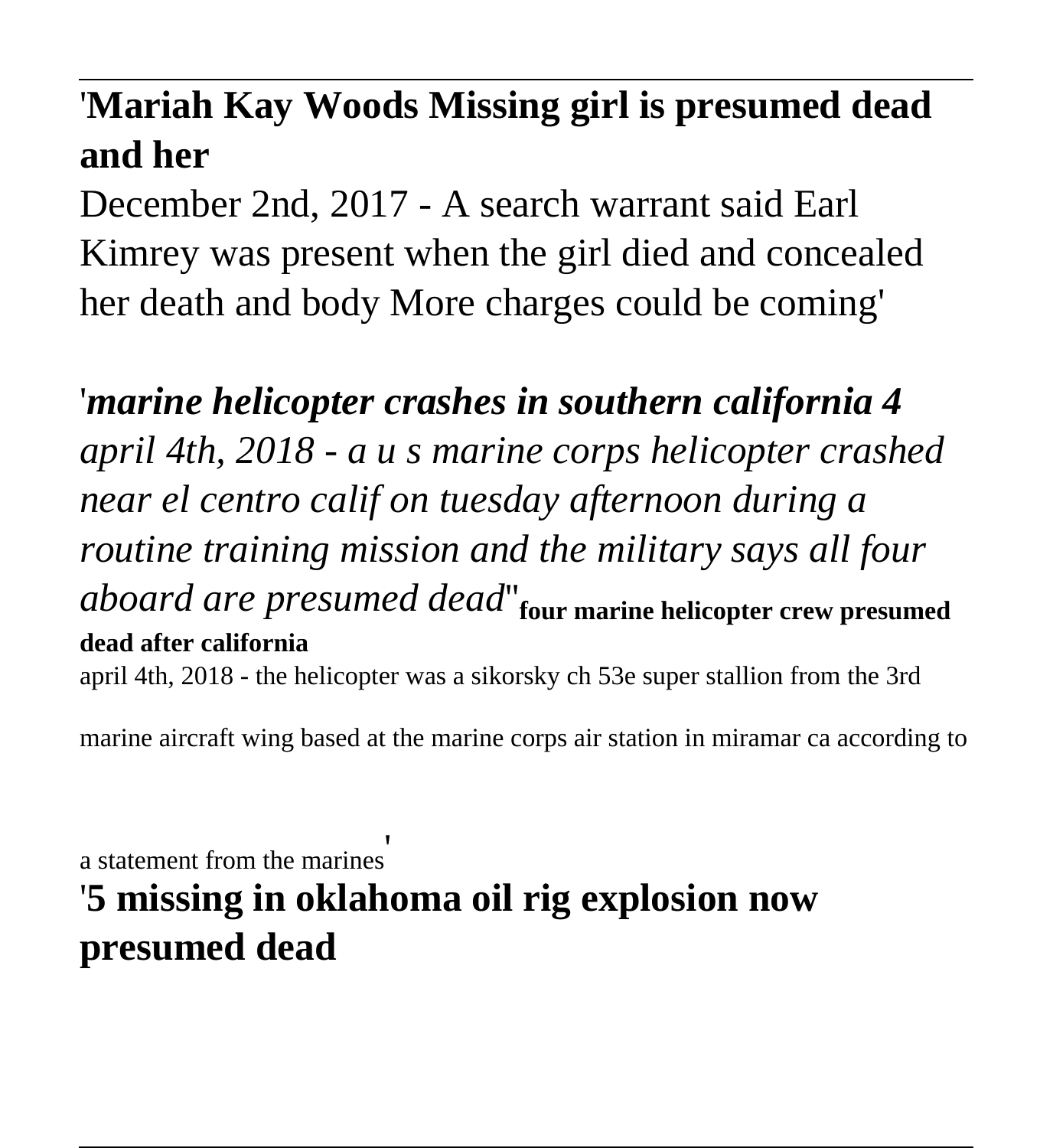**january 23rd, 2018 - officials say five employees missing after oklahoma rig explosion are presumed dead the company pledges full investigation the blast happened monday morning at a drilling site near quinton about 100 miles southeast of tulsa houston based company patterson uti energy owns the rig they are**''**california marine helicopter crash 4 presumed dead**

april 4th, 2018 - 4 presumed dead in california marine helicopter crash the helicopter was with the 3rd marine aircraft wing out of the miramar air station in san diego according to a base press statement'

#### '**Family Of 8 Presumed Dead After SUV Plunges Off California**

**March 29th, 2018 - Police Are Trying To Learn Why An SUV They Believe Was Carrying A Family Of Eight Plunged Off A Cliff In Northern California**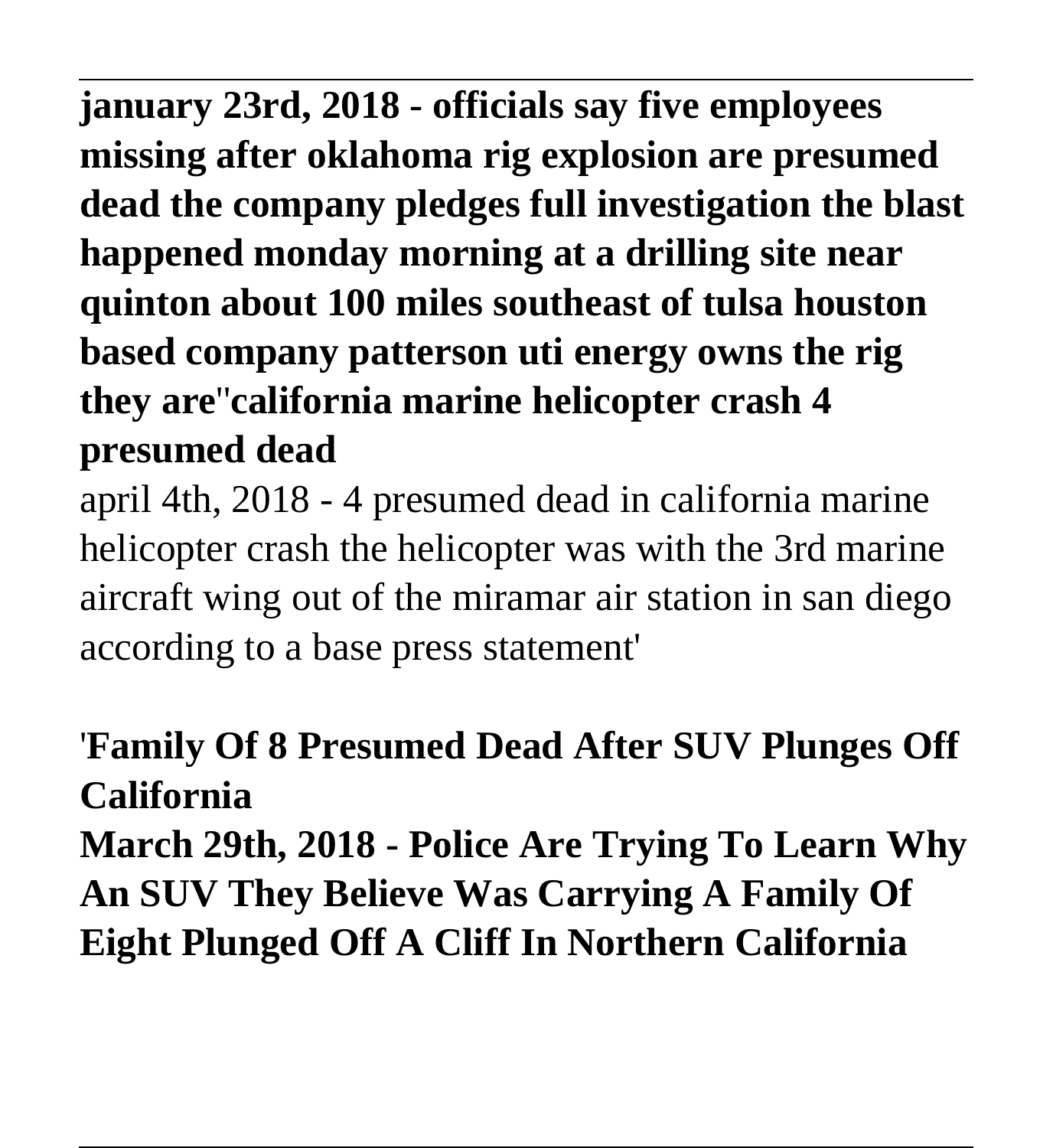### **Jennifer And Sarah Hart From Washington And Three Of Their Kids Were Found Dead At The Scene**'

#### '**4 Presumed Dead In Marine Helicopter Crash In El Centro**

April 4th, 2018 - 4 Presumed Dead In Marine Helicopter Crash San Diego CA The helicopter from the 3rd Marine Aircraft Wing based at Marine Corps Air Station Miramar crashed Tuesday afternoon' '**disappeared dad tv tropes**

may 8th, 2018 - the disappeared dad trope as used in popular culture a subtrope of

parental abandonment the father of a character or characters is missing or absent,

### '**One Westworld character presumed dead might be back for May 10th, 2018 - One Westworld character**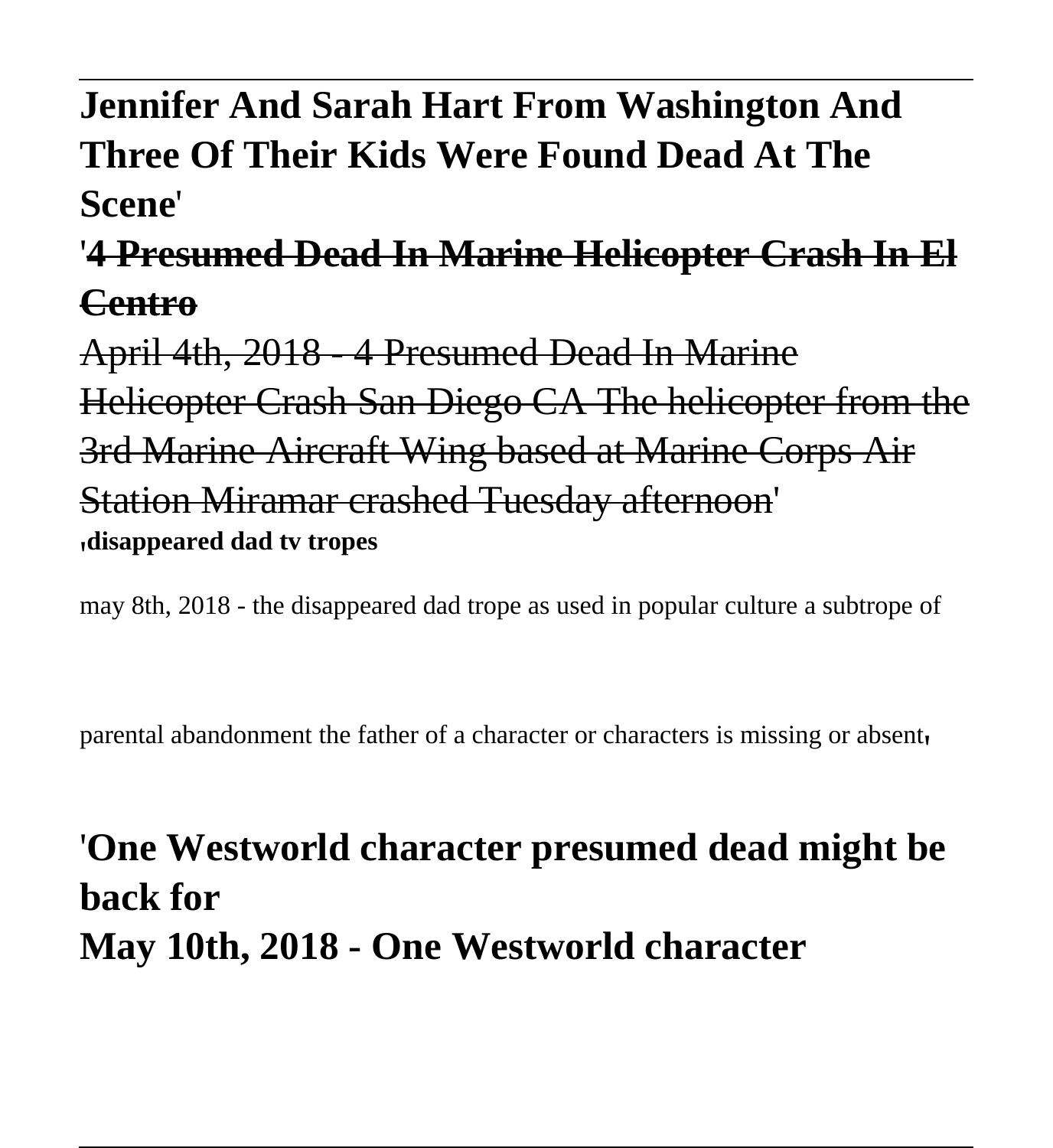**presumed dead may be back for season 2 Westworld Messing with minds since 2016**''**MARINE HELICOPTER CREW OF 4 IS PRESUMED DEAD AFTER CRASH APRIL 4TH, 2018 - THE FOUR CREW MEMBERS ABOARD A U S MARINE CORPS HELICOPTER THAT CRASHED IN SOUTHERN CALIFORNIA ON TUESDAY ARE PRESUMED DEAD AUTHORITIES SAY A CH 53E SUPER STALLION HELICOPTER FROM THE 3RD MARINE AIRCRAFT WING WENT DOWN** *"IN THE VICINITY― OF EL CENTRO* **DURING A ROUTINE TRAINING MISSION**''**USMC CH 53E Super Stallion Crashed Near El Centro With All** April 4th, 2018 - USMC CH 53E Super Stallion Crashed Near El Centro With All Four Crew Presumed Dead It Is The Second Loss Of A USMC Aircraft In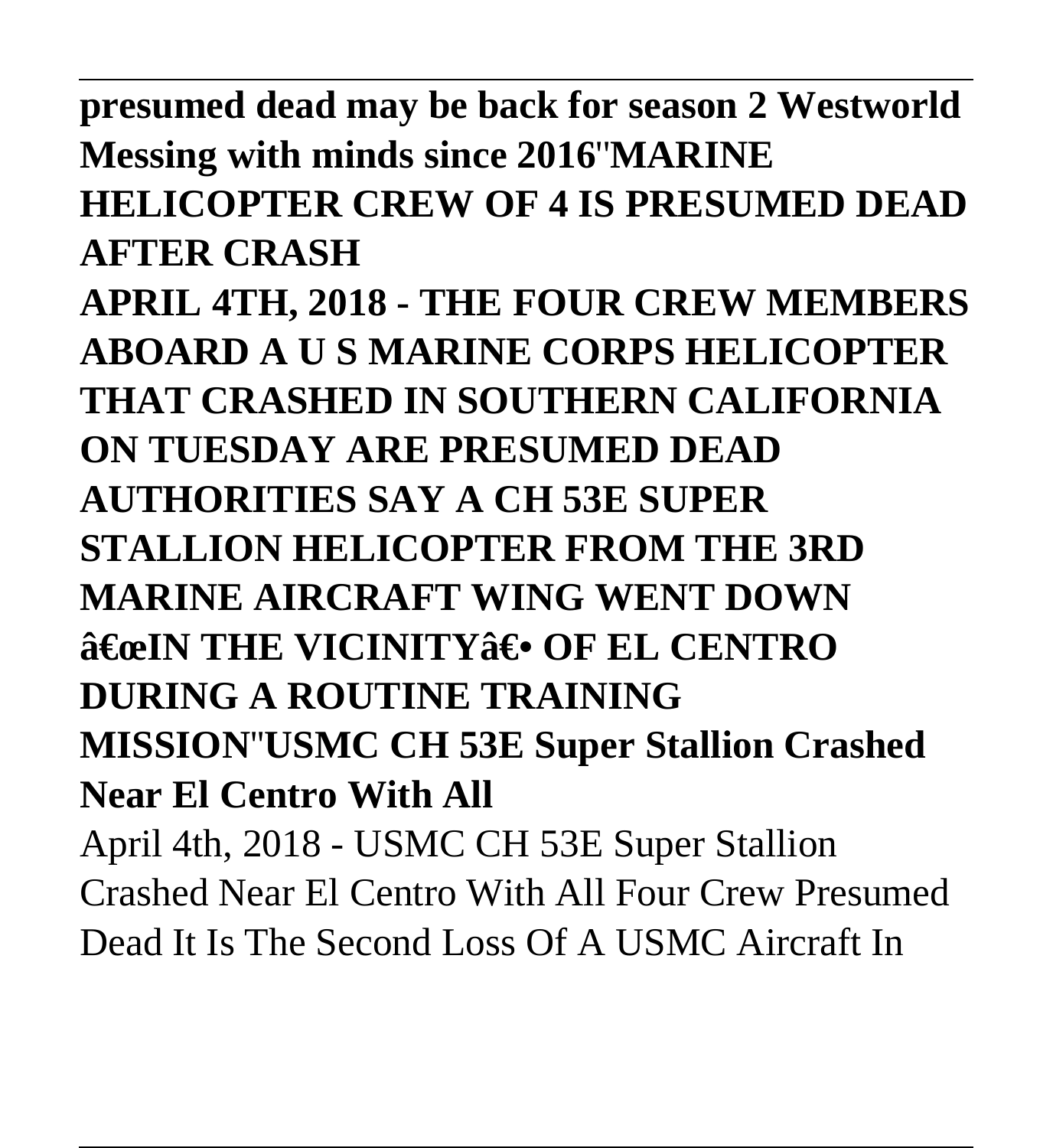Less Than 24 Hours'

'**missing presumed death runescape wiki may 11th, 2018 - missing presumed death is a quest that features death who has gone missing and the menaphite god of the dead icthlarin who is attempting to take over his role until he is found**''**Indiana college student presumed dead in car crash tells**

**April 28th, 2016 - Ten years after her funeral an Indiana woman who survived a horrific car crash told how her identity was mixed up with a victim**' '*Missing Georgia Teen Latania Janell Carwell Is Presumed*

*June 14th, 2017 - Missing Georgia Teen Latania Janell Carwell Is Presumed Dead Cops Say The Richmond County Sheriff s Office is now searching for the teen s remains in Atlanta*''**MISSING SQUAMISH CLIMBER COMPANION PRESUMED DEAD IN**

MARCH 14TH, 2018 - THE FAMILY OF B C ROCK CLIMBER MARC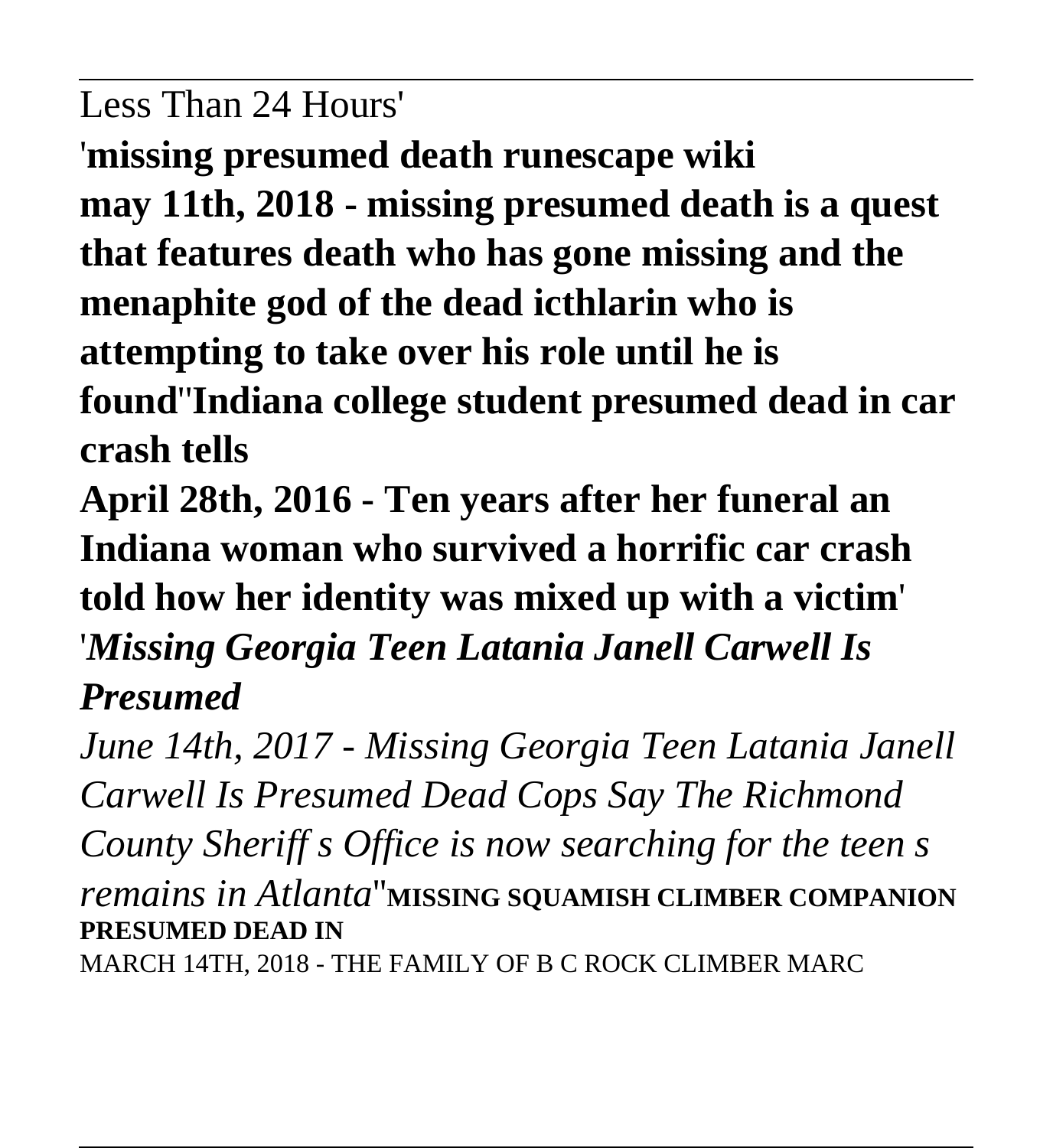ANDRé LECLERC SAYS HE AND HIS CLIMBING PARTNER RYAN JOHNSON ARE PRESUMED DEAD AFTER THEIR GEAR WAS FOUND IN A CREVASSE ON A MOUNTAIN IN ALASKA SEVEN DAYS AFTER THEY WERE REPORTED MISSING'

# '*4 CREW & FPRESUMED DEAD& EIM AFTER LARGEST US HELICOPTER CH 53E APRIL 4TH, 2018 - FOUR US SERVICEMEN ARE PRESUMED DEAD AFTER A MARINE CORPS HELICOPTER CRASHED OVER CALIFORNIA DURING A ROUTINE TRAINING MISSION*'

#### '*Missing boy with autism presumed dead father arrested for*

*April 7th, 2018 - Tennessee authorities have arrested a father for allegedly killing his 5 year old son who had autism and was non verbal The boy was reported missing earlier this week*'

'**Four Marine helicopter crew presumed dead after California**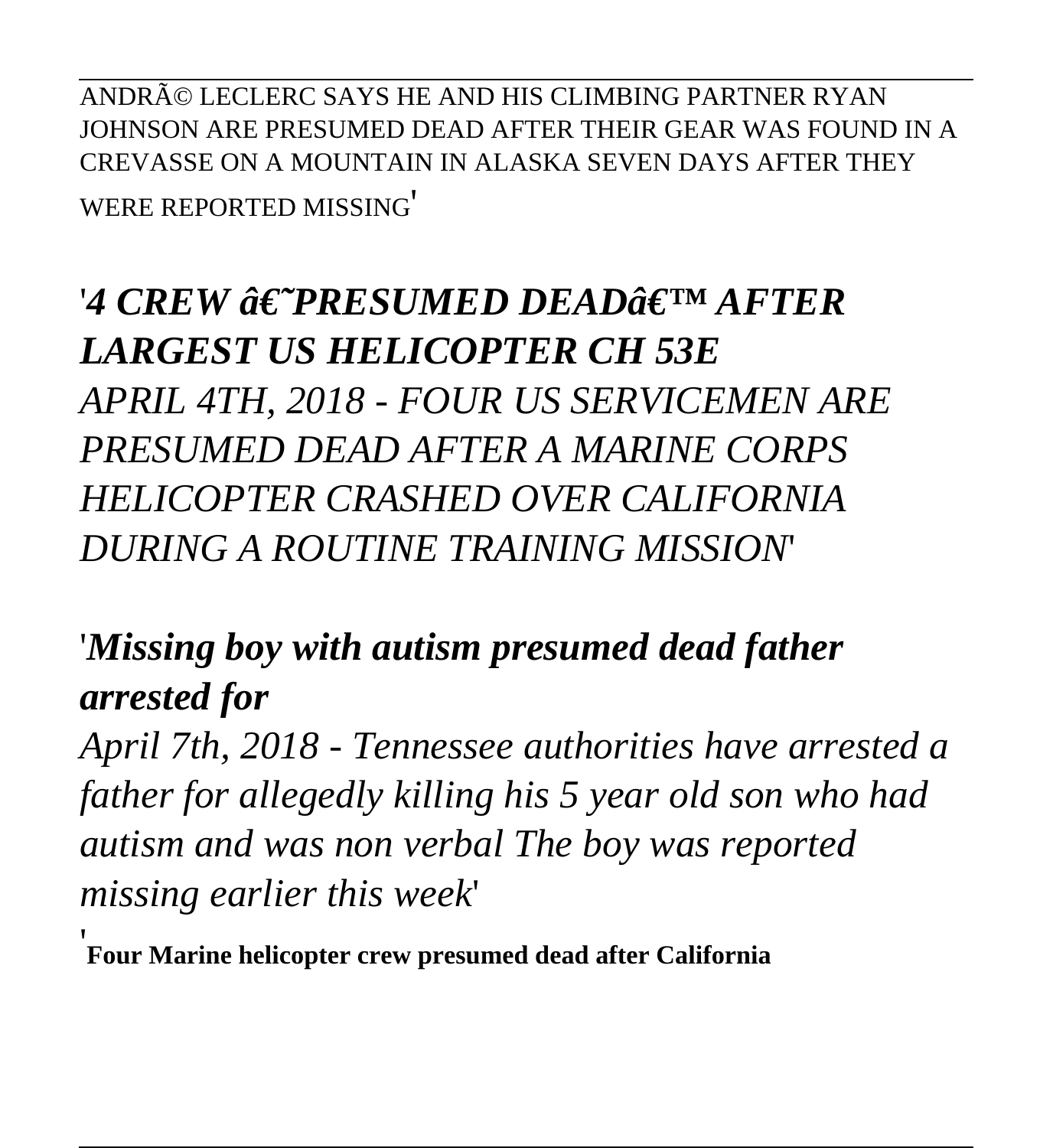April 4th, 2018 - A U S Marine helicopter crashed during a training mission in southern California Tuesday afternoon and all four crew members are believed to have died a Marine spokeswoman announced'

### '*Four presumed dead in California Marine helicopter crash*

*April 4th, 2018 - A Marine helicopter crashed during a Southern California training mission and all four crew members were believed killed the military said*'

#### '**4 presumed dead in Marine helicopter crash near U S**

**April 3rd, 2018 - A Marine helicopter crashed during a Southern California training mission and all four crew members were believed killed**'

#### '**Grenfell Tower 79 presumed dead in London fire CNN**

June 19th, 2017 - At least 79 people are dead or missing and presumed dead following the fire that tore through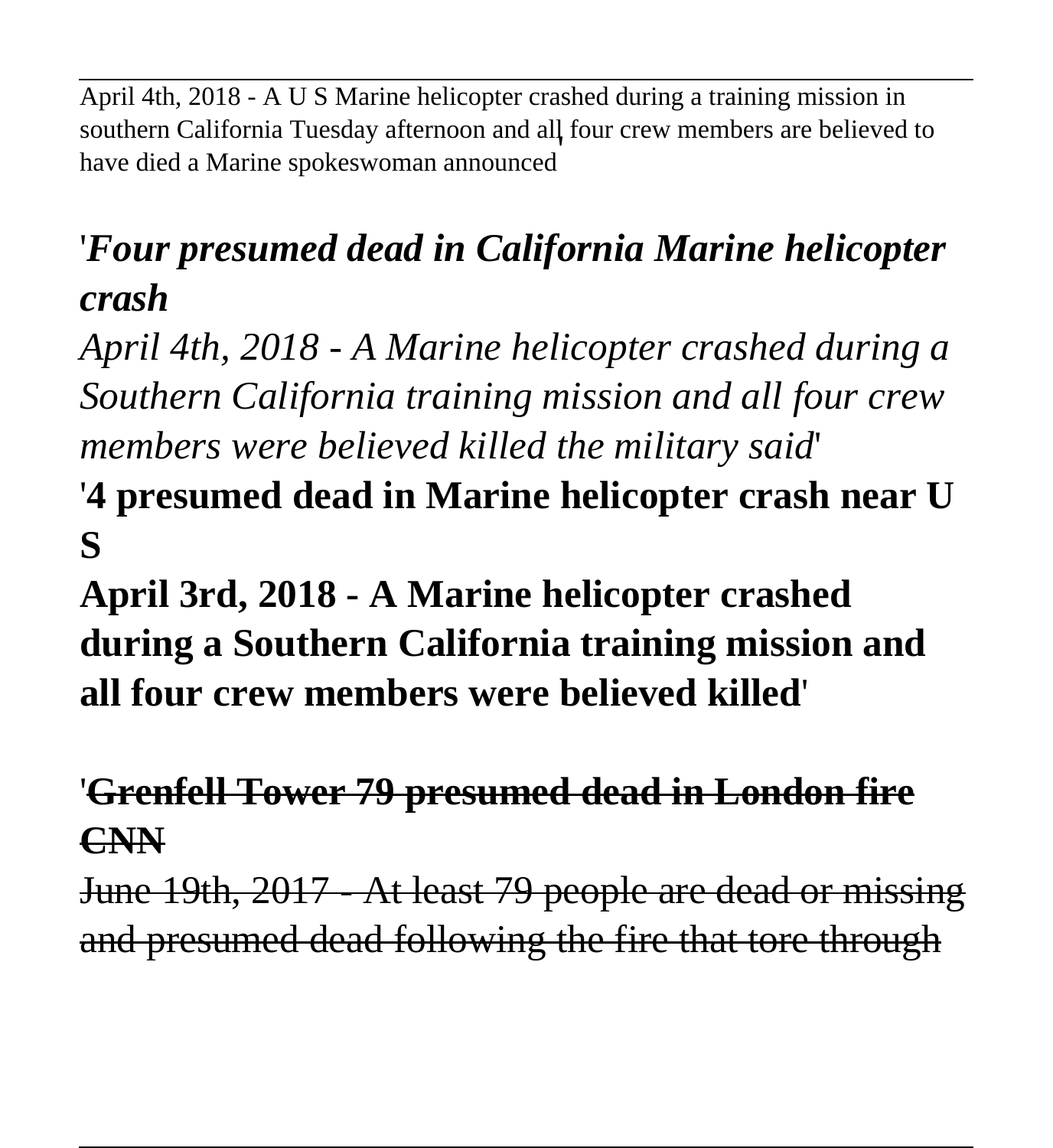the 24 story Grenfell Tower in London police have said' '**Richey Edwards Wikipedia**

May 9th, 2018 - Biography Richey Edwards often referred to during his years with Manic Street Preachers as Richey James was born and raised in Blackwood Caerphilly Wales He has one younger sister Rachel who was born in 1969'

#### '*4 MARINES PRESUMED DEAD IN CALIFORNIA HELICOPTER CRASH*

*APRIL 4TH, 2018 - 4 MARINES PRESUMED DEAD IN CALIFORNIA HELICOPTER CRASH A MARINE CH 53E SUPER STALLION HELICOPTER CRASHED DURING A SOUTHERN CALIFORNIA TRAINING MISSION AND ALL FOUR CREW MEMBERS ARE BELIEVED TO BE KILLED CHECK OUT THIS STORY ON USATODAY COM HTTPS USAT LY 2ITFEYS*''**Update Eagle Cam s Freedom takes a new**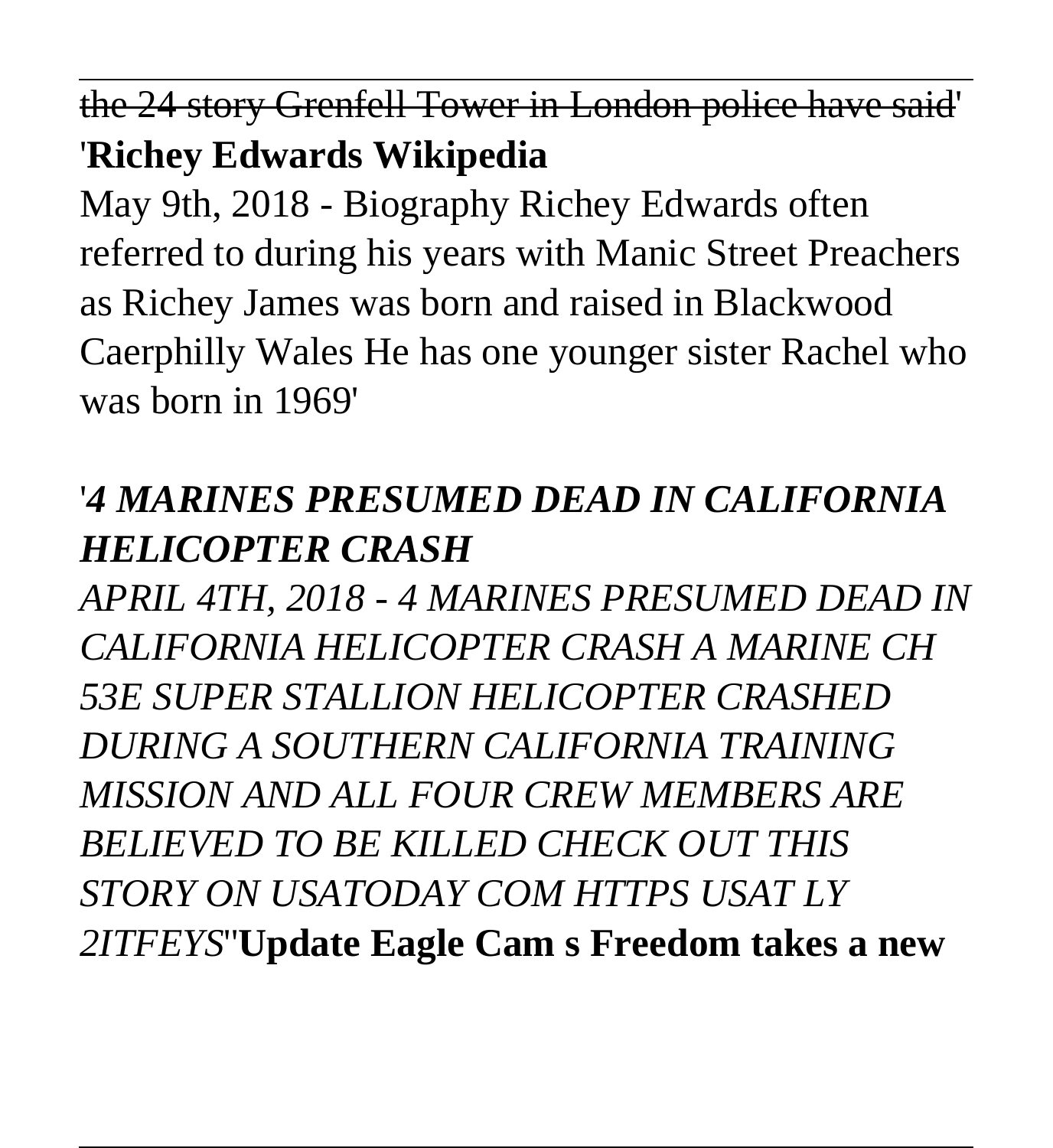**mate eggs**

**March 23rd, 2018 - Update Eagle Cam s Freedom takes a new mate eggs destroyed original partner assumed dead**'

'**2 missing in recent California flash flooding presumed dead**

**March 26th, 2018 - Two people missing since last week s flash flooding in central California are presumed dead after a large scale search effort uncovered their damaged vehicles but failed to locate them officials said Monday The 67 year old man and 72 year old woman have been missing since heavy rain and flooding**'

#### '**MISSING BOY WITH AUTISM PRESUMED DEAD FATHER ARRESTED FOR** APRIL 7TH, 2018 - A 5 YEAR OLD BOY WITH AUTISM WHO WAS REPORTED MISSING IN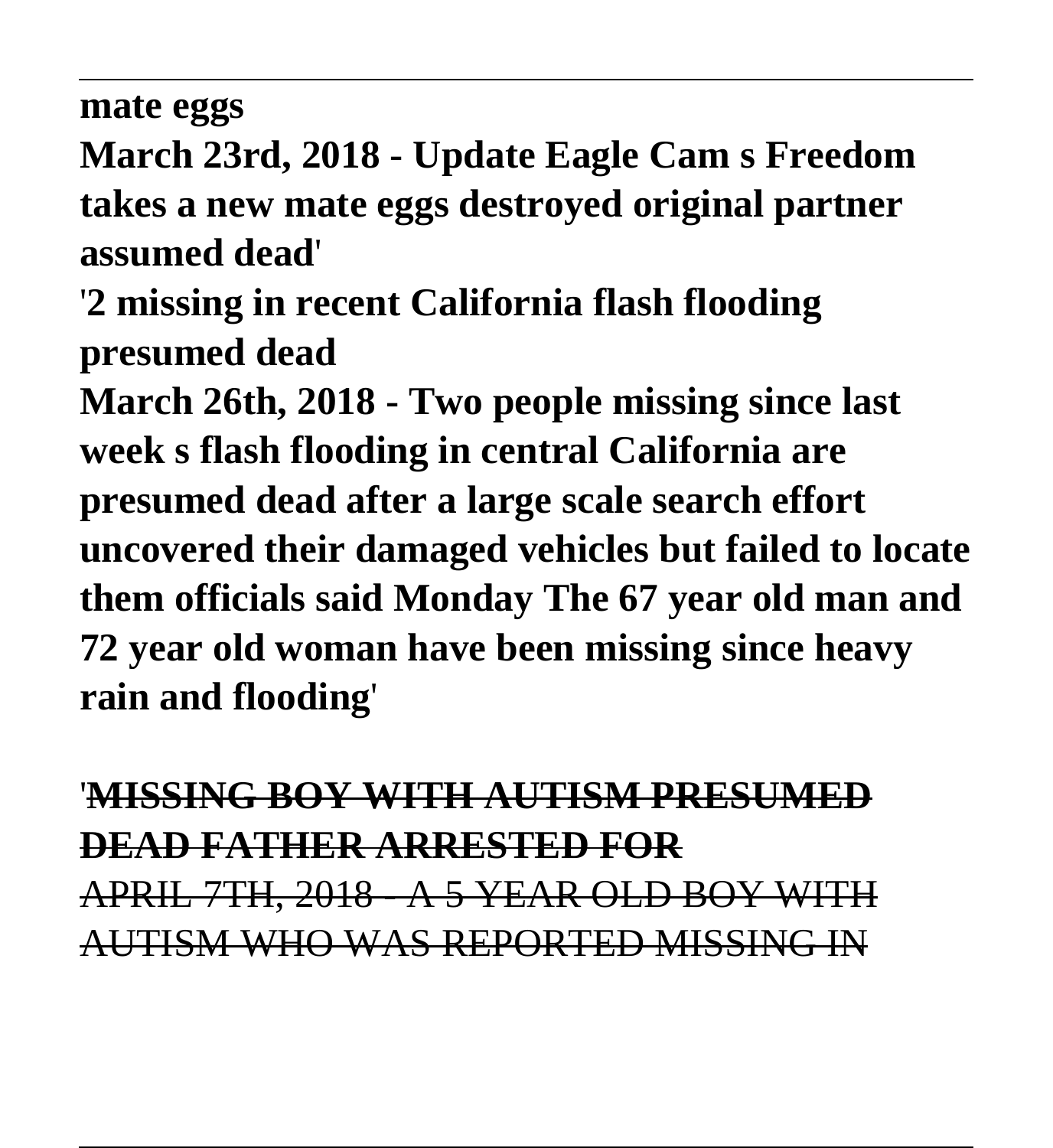TENNESSEE EARLIER THIS WEEK IS BELIEVED TO BE DEAD AND HIS FATHER IS UNDER ARREST FOR INTENTIONALLY KILLING HIM AUTHORITIES SAID SATURDAY JOSEPH RAY DANIELS 29 WAS ARRESTED SATURDAY MORNING AND CHARGED WITH ONE COUNT OF CRIMINAL''**Presumed Dead Character Returning to The Walking Dead** May 10th, 2018 - In Sunday s episode of The Walking Dead a character might just

be coming back from being presumed dead Episode 8x02 of The Walking Dead is

titled The Damned The official synopsis for The Damned reads The plan involving